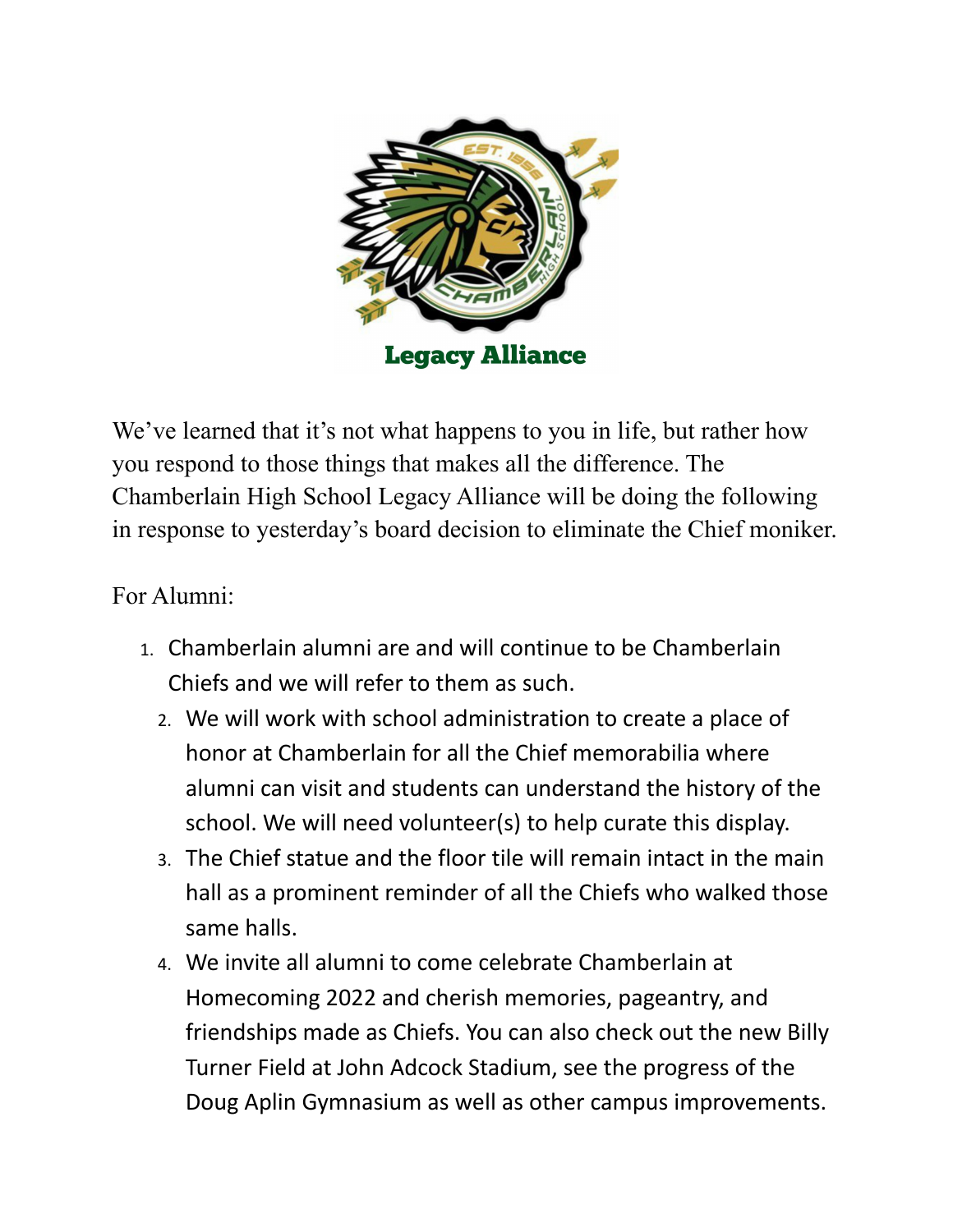We welcome volunteers to help plan and execute a great weekend on our committee.

- 5. Develop more alumni events throughout the year for Chiefs to gather. We are open to ideas.
- 6. Get involved! Join us at www.chamberlainlegacy.com/join

For Current and Future Students:

- 1. We will continue to provide Chamberlain students who are among the poorest in Hillsborough County with all the support that the HCPS does not provide and that creates a great school and meaningful experiences.
- 2. Further develop our "dreamCatcher" Initiative to place students on their pathway to prosperity. The school's job is to get the students across the graduation stage. Our job is to use our knowledge to break the cycle of poverty by maximizing each student's lifelong earning potential. It's working! Learn more at <https://www.chamberlainlegacy.com/current-projects>
- 3. Continue our efforts to support our feeder schools to increase reading and math scores for incoming CHS students, which, in turn, elevates Chamberlain's success.

For Faculty and Administration:

1. We can't pay teachers more money, but we can do our best to make Chamberlain a great place to work! If we want the best education for our students, we must attract and retain the best teachers. Our students deserve the opportunity to succeed and